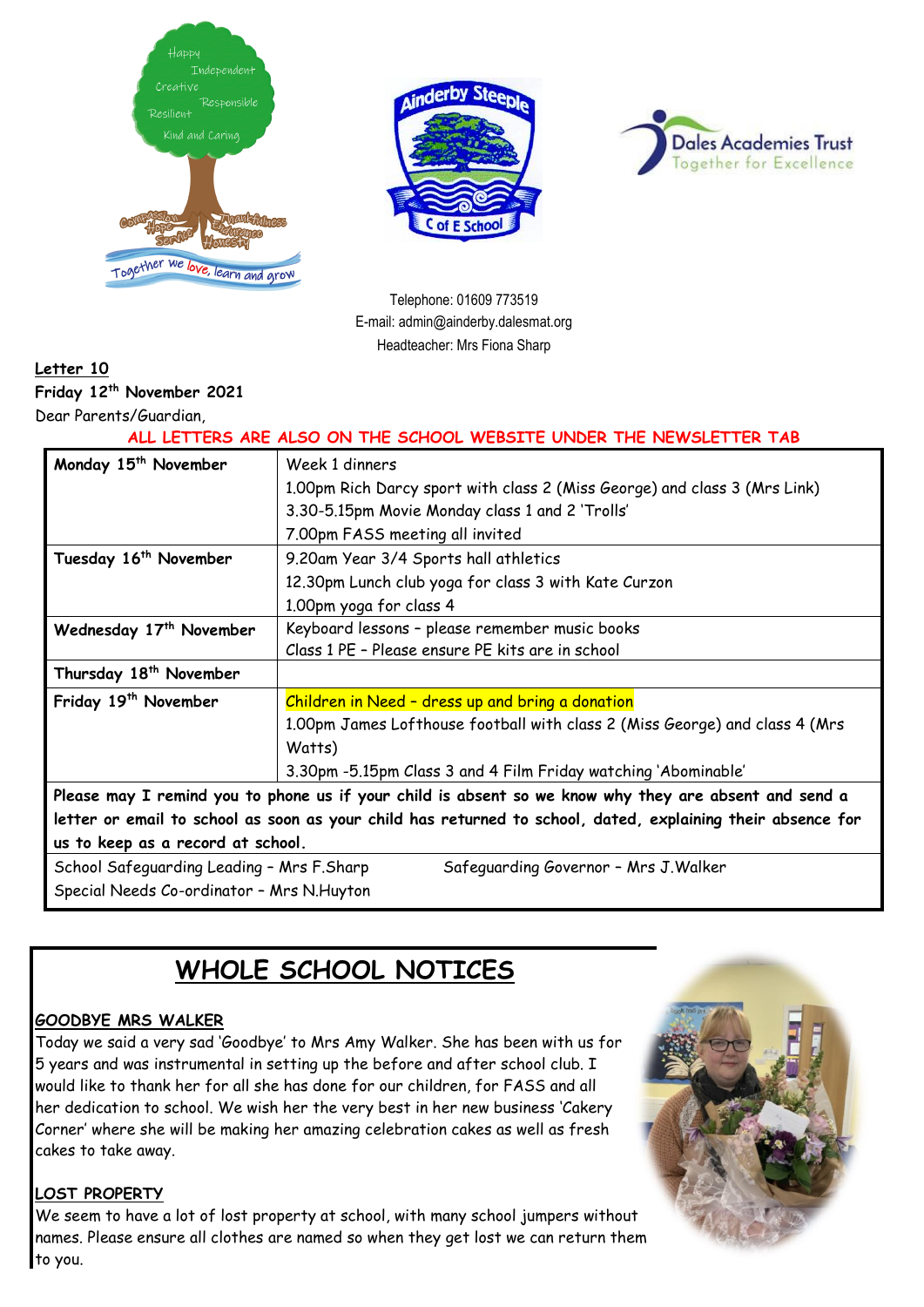### **HEALTH AND SAFTY ON THE SCHOOL SITE**

Please can I ask that children walk their bikes/scooters to the bike rack on the school site rather than riding them so they don't knock into anyone on the narrow paths. Unfortunately, we are unable to have dogs on the school site, please get someone to hold them whilst you collect your child/children or refrain from bringing them with you. Many thanks.

### **CHILDREN IN NEED DAY**

'Children in Need' is Friday 19th November. On this day you will be able to make a donation to Children in Need and our children can have a non- uniform day, perhaps wear something spotty and any 'Children in need' items such as headbands or T-shirts if they wish. I have my Pudsey bear head band ears ready! Please bring a cash donation to school.

### **KIDS CLUB MOVIE MONDAY AND FILM FRIDAY**

Please see the attached posters regarding next week's Movie Monday and Friday Film nights. Booking is via MCAS and is £5. Please see the posters for more details. If your child is unable to sit through a film, you may wish to wait until later in the year from them to attend. Children who normally attend kids club on a Monday or Friday night, pay this way rather than the normal way as it is much cheaper!

### **INFORMATION REGARDING A LETTER FROM WILL QUINCE-MINISTER FOR CHILDREN AND FAMILIES**

Will Quince MP, Minister for Children and Families, has written an open letter to parents and carers of children and young people with special educational needs and disabilities (SEND), their families and those who support them. In the letter, the Minister reaffirms his commitment to delivering the SEND Review and the importance of supporting the most disadvantaged children and young people. He outlines his plans to continue to visit schools, nurseries and colleges around the country to directly hear first-hand from children, young people, parents and carers, school, college and local authority staff as well as meet with SEND organisations and experts so they can influence proposals.

To read the letter in full, visit: [https://educationhub.blog.gov.uk/2021/11/10/an-open-letter-to-parents-and-carers](https://imsva91-ctp.trendmicro.com/wis/clicktime/v1/query?url=https%3a%2f%2feducationhub.blog.gov.uk%2f2021%2f11%2f10%2fan%2dopen%2dletter%2dto%2dparents%2dand%2dcarers%2dof%2dchildren%2dand%2dyoung%2dpeople%2dwith%2dspecial%2deducational%2dneeds%2dand%2ddisabilities%2dfrom%2dchildren%2dand%2dfamilies%2dminister%2dwill%2dquince%2f&umid=4A5D9000-D082-9D05-8BD9-9F63D8140B37&auth=de41389fcd07b045c2bf0b8b6a6bb2cde097bfb7-7a052a087f293e7ec02ebb069e4e5766505a24e9)[of-children-and-young-people-with-special-educational-needs-and-disabilities-from-children-and-families-minister](https://imsva91-ctp.trendmicro.com/wis/clicktime/v1/query?url=https%3a%2f%2feducationhub.blog.gov.uk%2f2021%2f11%2f10%2fan%2dopen%2dletter%2dto%2dparents%2dand%2dcarers%2dof%2dchildren%2dand%2dyoung%2dpeople%2dwith%2dspecial%2deducational%2dneeds%2dand%2ddisabilities%2dfrom%2dchildren%2dand%2dfamilies%2dminister%2dwill%2dquince%2f&umid=4A5D9000-D082-9D05-8BD9-9F63D8140B37&auth=de41389fcd07b045c2bf0b8b6a6bb2cde097bfb7-7a052a087f293e7ec02ebb069e4e5766505a24e9)[will-quince/](https://imsva91-ctp.trendmicro.com/wis/clicktime/v1/query?url=https%3a%2f%2feducationhub.blog.gov.uk%2f2021%2f11%2f10%2fan%2dopen%2dletter%2dto%2dparents%2dand%2dcarers%2dof%2dchildren%2dand%2dyoung%2dpeople%2dwith%2dspecial%2deducational%2dneeds%2dand%2ddisabilities%2dfrom%2dchildren%2dand%2dfamilies%2dminister%2dwill%2dquince%2f&umid=4A5D9000-D082-9D05-8BD9-9F63D8140B37&auth=de41389fcd07b045c2bf0b8b6a6bb2cde097bfb7-7a052a087f293e7ec02ebb069e4e5766505a24e9)

Alongside the letter, the Department for Education has published information about the members of the SEND Review Steering Group. The new group was set up to assist the department conclude the SEND Review at pace and advise on proposals to be set out in a SEND Green Paper to be published in the first three months of 2022. For further information on the group, visit GOV.UK: [www.gov.uk/government/groups/send-review-steering-group.](https://imsva91-ctp.trendmicro.com/wis/clicktime/v1/query?url=https%3a%2f%2fwww.gov.uk%2fgovernment%2fgroups%2fsend%2dreview%2dsteering%2dgroup&umid=4A5D9000-D082-9D05-8BD9-9F63D8140B37&auth=de41389fcd07b045c2bf0b8b6a6bb2cde097bfb7-8f05fc2c22f781c20b76ecb4dd9fd94b8cd1e7bf)

## **SPORT UPDATE**

### **YEAR 5/6 SPORTS HALL ATHLETICS**

I was so proud of our year 5/6 children on Tuesday when they took part in the sports hall activities with other small schools. They were amazing cheering each other on and persevered through all activities, some were smiling all the way through even though it was hard work. Well done Ainderby children you were all super stars representing our school.

# **PRESCHOOL PARENTS**

### **PLEASE CHECK THROUGH THE OTHER SCHOOL NOTICES ABOVE IN CASE OTHER MESSAGES APPLY TO PRESCHOOL PARENTS**

*This week in preschool we have enjoyed lots of arts and craft activities involving Poppies. We have talked lots about the war and why we wear Poppies on this day and how significant poppies are when paying our respects to our heroes. The children enjoyed looking at photos of poppies and the choosing the right colours to decorate their own. The Preschool children all paid their respects on Thursday by joining in with the two minute silence and I was so proud of them and they all sat still and quiet throughout this time of reflection. At the start of the week we also touched on some space facts which we will continue into next week.*

If you need to contact our preschool leader Sarah Kelly please feel free to email her at [preschool@ainderby.dalesmat.org](mailto:preschool@ainderby.dalesmat.org)